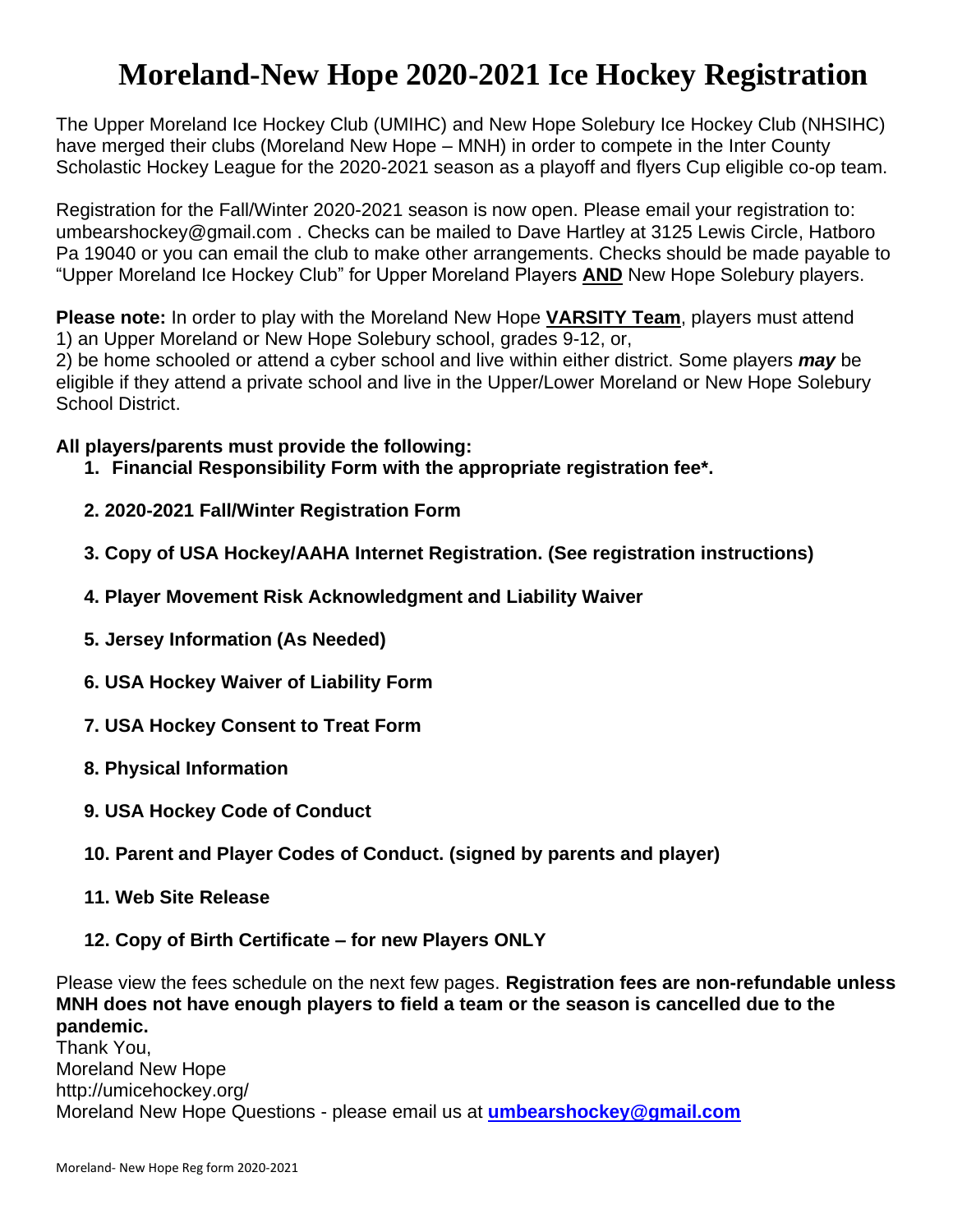As Parent(s) / Guardians(s) of \_\_\_\_\_\_\_\_\_\_\_\_\_\_\_\_\_\_\_\_\_\_\_\_\_, I / (We) agree to be financially responsible for all Player Fees associated with Moreland New Hope program for the 2020– 2021 Season for the aforenoted player. Player Fees may include registration and program fees as indicated on the following schedule. Additionally, Player Fees may include costs accessed for damage to facilities, locker rooms, etc., used in connection with team practices, games or other team events which are caused by, or in part by the aforenoted player. I / (We) also agree to full financial responsibility even in the event that playing or participation privileges are suspended and/or terminated due to academic, injury or disciplinary matters. I / (We) further acknowledge that according to the by-laws of the hockey clubs that a player who resigns or otherwise voluntarily terminates his or her participation is not entitled to any refund or credit for amounts paid or due the UMIHC- NHSHC.

# *The Player Fees and payment structure for the 2020 - 2021 season is as follows:* **Non-Refundable Deposit \$200 Payable at Registration**

Second Installment September 31, 2020 \$150 to total \$350 paid Third Installment October 30, 2020 \$150 to a total of \$500 paid Fourth Installment November 31, 2020 \$150 to a total of \$650 paid

# **TOTAL (Less USA Hockey and AAHA registration) \$ 650= high school**

Players and coaches are required to register with USA Hockey (USAH) and Atlantic Amateur Hockey Association (AAHA). The registration confirmation (bar code sheet) must be submitted after May 1 and before Sept 15th. Registration for both can be accomplished at www.usahockey.com. See detailed instructions on page 4.

Any player not paid or in good standing by the installment due date will not be permitted on the ice for any further practices or games.

(We) understand the nature of the Player Fees and agree to be financially responsible.

Parent / Guardian Date

\_\_\_\_\_\_\_\_\_\_\_\_\_\_\_\_\_\_\_\_\_\_\_\_\_\_\_\_\_\_\_\_\_\_\_\_\_\_\_\_\_\_\_\_\_\_\_\_\_\_\_\_\_\_\_\_\_\_\_\_\_\_\_\_\_\_ \_\_\_\_\_\_\_\_\_\_ Parent / Guardian Date

*\*\*The total season fee is an estimate and is dependent upon registration and is subject to change.*

\_\_\_\_\_\_\_\_\_\_\_\_\_\_\_\_\_\_\_\_\_\_\_\_\_\_\_\_\_\_\_\_\_\_\_\_\_\_\_\_\_\_\_\_\_\_\_\_\_\_\_\_\_\_\_\_\_\_\_\_\_\_\_\_\_\_ \_\_\_\_\_\_\_\_\_\_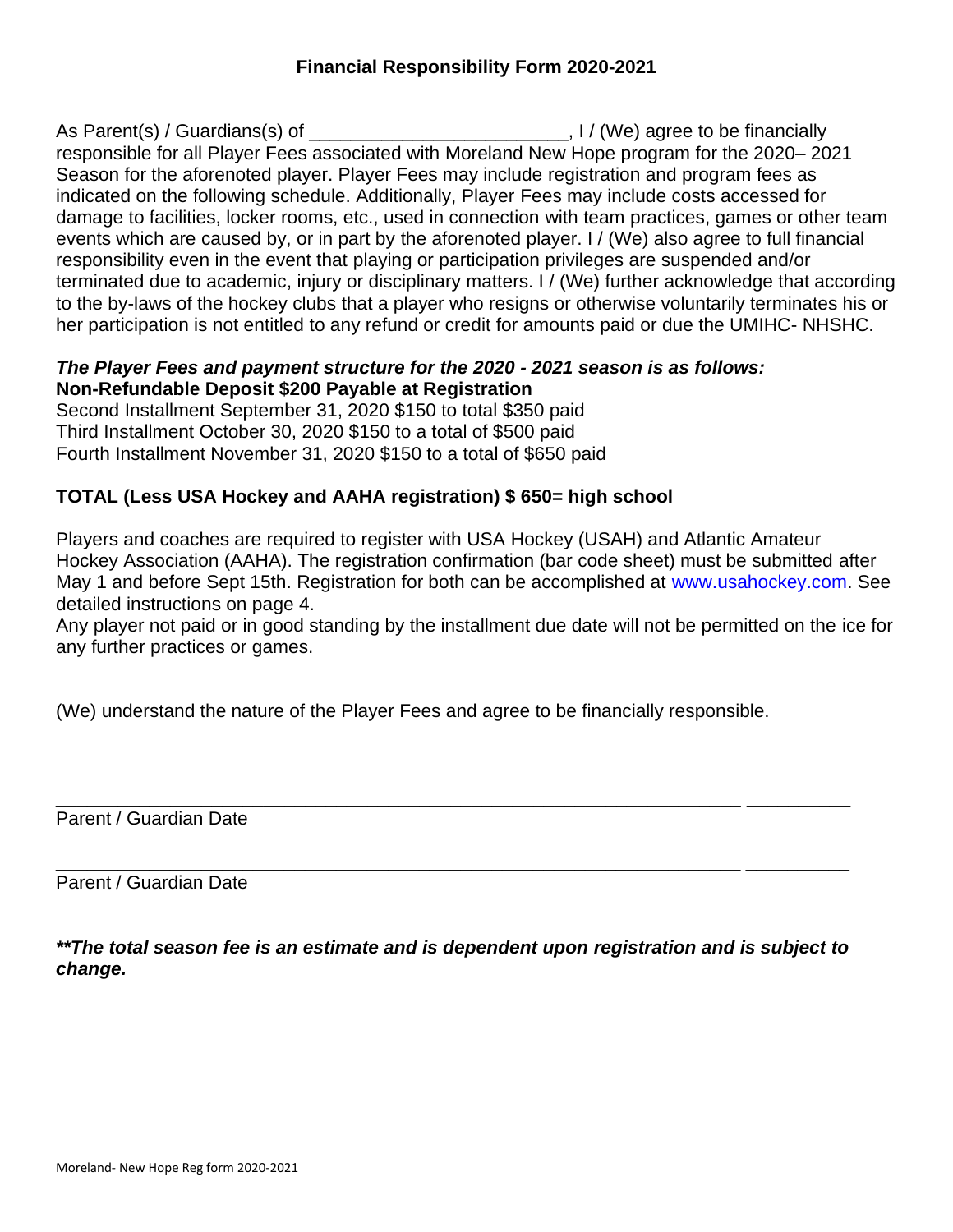# **2020-2021 Fall/Winter Registration Form**

| Height _____________________ Weight ____________                                                                                                                                                                                                                                      |  |  |
|---------------------------------------------------------------------------------------------------------------------------------------------------------------------------------------------------------------------------------------------------------------------------------------|--|--|
| POSITION(S) Check all that apply: forward __________ defense ____________ goalie __________                                                                                                                                                                                           |  |  |
| **All players must be registered with USA Hockey/AAHA. Please attach a copy of your<br>confirmation number with this registration form. If you are registered with a travel team, use<br>the same confirmation number. Do not register twice. (see pg 4 for further USA Hockey info.) |  |  |
|                                                                                                                                                                                                                                                                                       |  |  |
|                                                                                                                                                                                                                                                                                       |  |  |
|                                                                                                                                                                                                                                                                                       |  |  |
|                                                                                                                                                                                                                                                                                       |  |  |
|                                                                                                                                                                                                                                                                                       |  |  |
|                                                                                                                                                                                                                                                                                       |  |  |
|                                                                                                                                                                                                                                                                                       |  |  |
|                                                                                                                                                                                                                                                                                       |  |  |
|                                                                                                                                                                                                                                                                                       |  |  |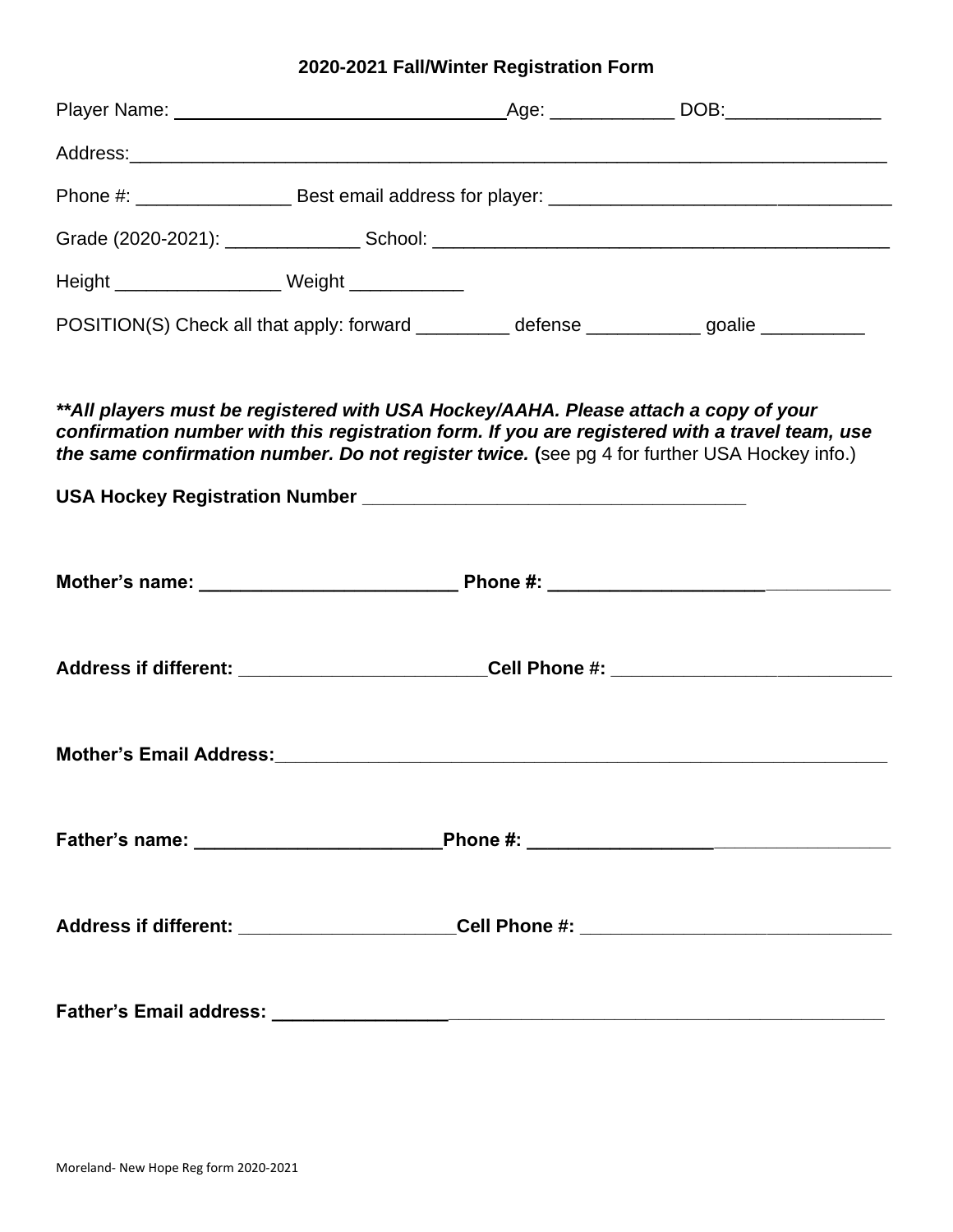# **Release of liability, Acknowledgement of Risk:**

Upon entering events sponsored by UMIHC and NHSIHC and/or its member districts, I/we agree to abide by the rules of the UMIHC as currently published. I/we understand and appreciate that participation or observation of the sport constitutes a risk to me/us of serious injury, including permanent paralysis or death. I/we voluntarily and knowingly recognize, accept and assume this risk, and release UMIHC and its officials from any liability.

\*The MNH hockey team is required to follow all league and USAH guidelines and requirements with respect to Covid-19. Following these requirements may result in a player(s) or coach(s) not being permitted to participate in club activities for a period of time.

**\_\_\_\_\_\_\_\_\_\_\_\_\_\_\_\_\_\_\_\_\_\_\_\_\_\_\_\_\_\_\_\_\_\_\_\_\_\_\_\_\_\_\_\_\_\_\_\_\_\_\_\_\_\_\_\_\_\_\_\_\_\_\_\_\_\_\_\_\_\_\_**

**Participant's Signature:\_\_\_\_\_\_\_\_\_\_\_\_\_\_\_\_\_\_\_\_\_\_\_\_\_\_\_\_\_\_\_\_\_\_\_\_\_\_\_\_\_\_\_\_\_\_\_\_\_\_\_\_\_\_\_**

**Parent/Guardian Name (Print):**

**Parent/Guardian**

Signature: **Signature: Signature: Signature: Signature: Signature: Signature: Signature: Signature: Signature: Signature: Signature: Signature: Signature: Signature: Signature: Signature: Si**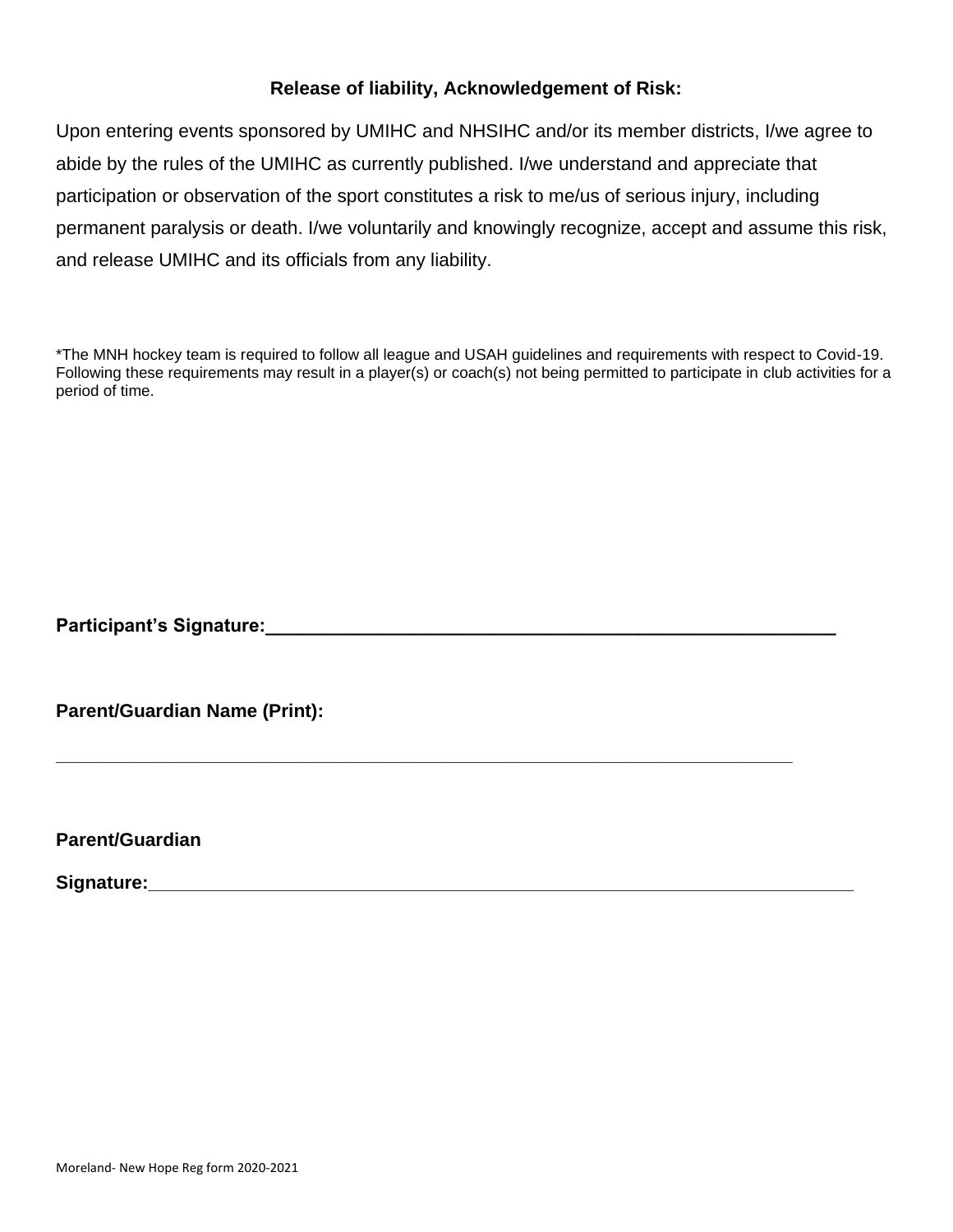# **Instructions for registering on-line with USA Hockey/AAHA**

For the 2020-2021 season you will need to register on-line with USA Hockey/AAHA:

1. Registration for the 201-2020 seasons begins May 1, 2020.

# 2. Go to www.usahockey.com

3. Go to the "player tab" and choose "Register on line" from the drop down menu. Under

"Chose Member Type" click on the Ice Players & Coaches button. Then follow the instructions.

4. You will need a credit card to complete the registration. The credit cards that can be used are Visa,

MasterCard, American Express, and Discover.

5. The fee is \$46.00 for USA Hockey and \$10.00 for AAHA (local affiliate) for a total of

\$56.00.

6. When you complete the registration print 2 copies of the confirmation form. Keep one and attach a

**copy of the confirmation page** to the registration packet. It is also suggested that you save the

confirmation form to your hard drive should you need it later.

7. If you are previously registered with another club (travel) for the 2020-2021 season you will use the

same confirmation page that you gave to your travel team. **Do not register twice or you will have** 

### **paid double and no refunds will be made.**

### **NOTE: FAILURE TO REGISTER WITH USA HOCKEY WILL RESULT IN THE PLAYER NOT BEING ROSTERED AND HE/SHE WILL NOT BE ALLOWED TO PLAY WITH THE TEAM.**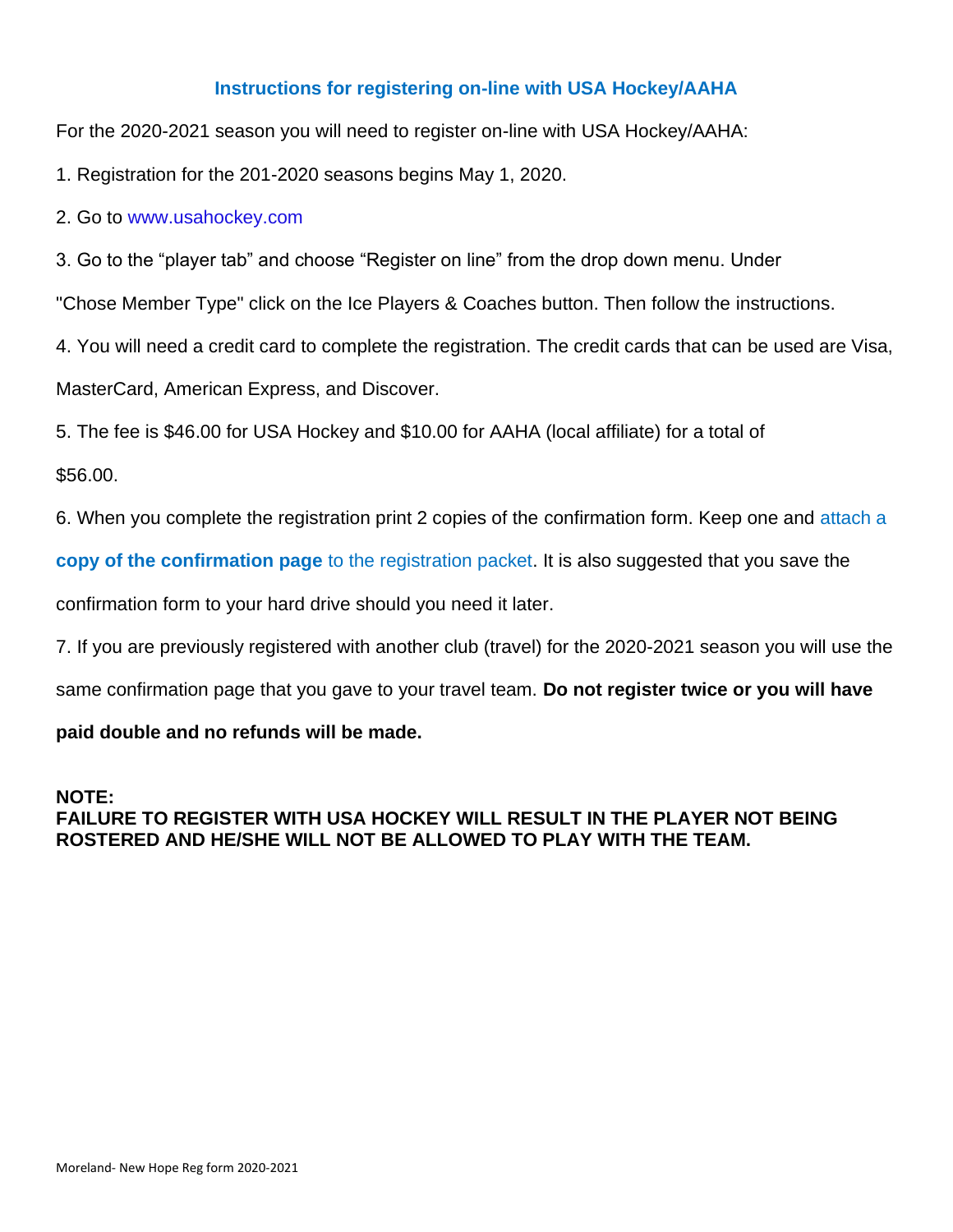# **JERSEY INFORMATION**

Player Name (Last name to appear on Jersey):

### **JERSEY INFORMATION**

All Varsity players are required to have 2 Jerseys, 1 home and 1 away.

**Jersey Size-Adult only (circle one): S M LG XLG XXLG or Goalie cut**

**Socks (circle one): Small Intermediate Large**

**\***Returning Players – I already have a black jersey that fits and do not need another**- Y or N**

**Jersey Number: All new players must select 3 choices for Jersey Numbers. Numbers will be assigned on a first come first serve basis. The following numbers are NOT available (2, 6, 7, 13, 18, 20, 21, 31, 34, 38, 47, 51, 87, 93)**

**Jersey Number: first choice example second choice example third choice** 

**Please note:** Jersey Numbers are assigned to one player and may not be transferred to a sibling without prior approval from the board.

Should you have any questions regarding sizing or ordering, please contact the UMIHC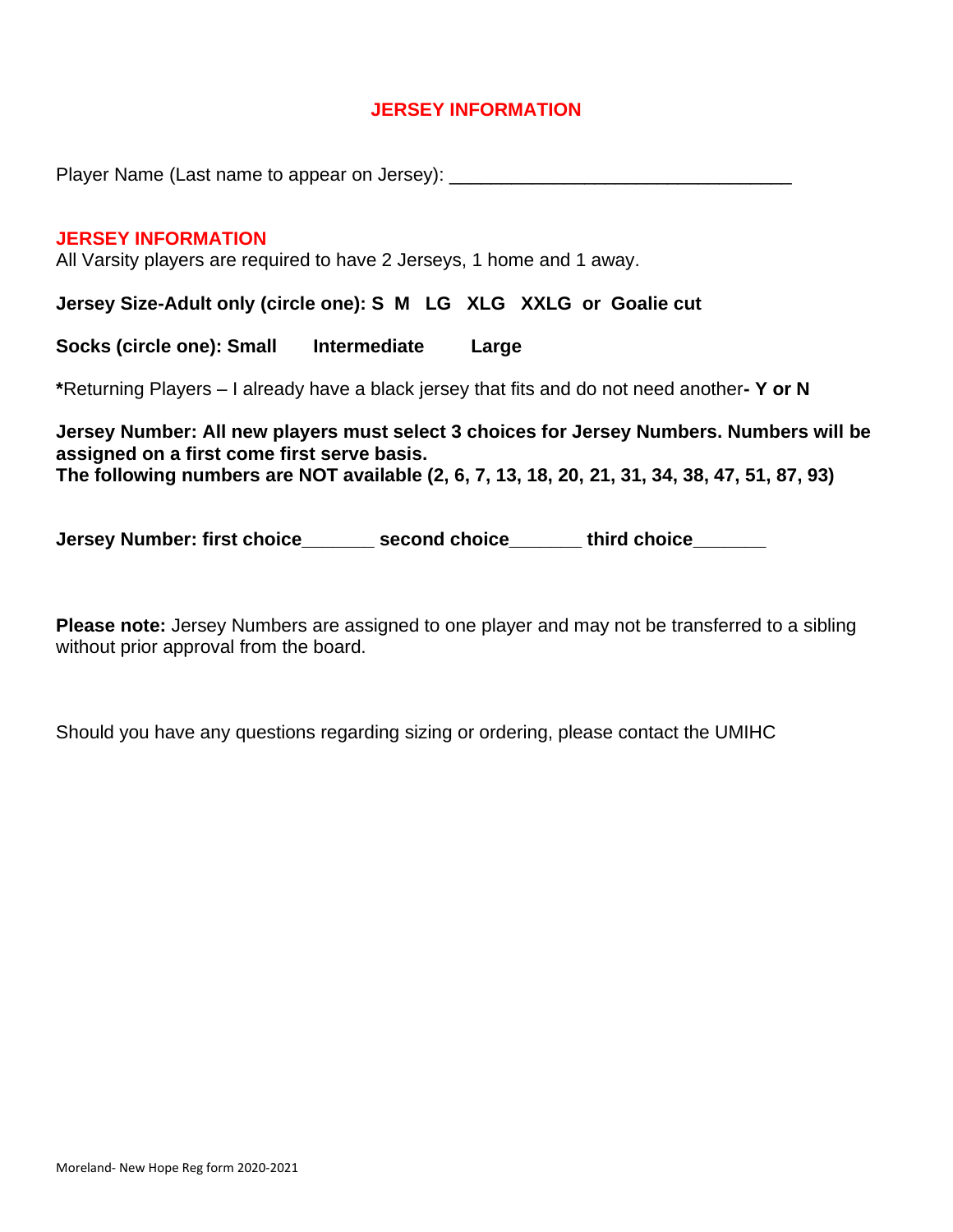# **USA Hockey Waiver of Liability, Release Assumption of Risk & Indemnity Agreement**

It is the purpose of this agreement to exempt, waive and relieve releasees from liability for personal injury, property damage, and wrongful death, including if caused by negligence, including the negligence, if any, of releasees. "Releasees" include USA Hockey, Inc., its affiliate associations, local associations, member teams, event hosts, other participants, coaches, officials, sponsors, advertisers, and each of them, their officers, directors, agents and employees.

For and in consideration of the undersigned participant's registration with USA Hockey, Inc., its affiliates, local associations and member teams (all referred to together as USAH) and being allowed to participate in USAH events and member team activities, participant (and the parent(s) or legal guardian(s) of participant, if applicable) waive, release and relinquish any and all claims for liability and cause(s) of action, including for personal injury, property damage or wrongful death occurring to participant, arising out of participation in USAH events, member team activities, the sport of ice hockey, and/or activities incidental thereto, whenever or however they occur and for such period said activities may continue, and by this agreement any such claims, rights, and causes of action that participant (and participant's parent(s) or legal guardian(s), if applicable) may have are hereby waived, released and relinquished, and participant (and parent(s)/guardian(s), if applicable) does(do) so on behalf of my/our and participant's heirs, executors, administrators and assigns.

Participant (and participant's parent(s)/guardian(s), if applicable) acknowledge, understand and assume all risks relating to ice hockey and any member team activities, and understand that ice hockey and member team activities involve risks to participant's person including bodily injury, partial or total disability, paralysis and death, and damages which may arise there from and that I/we have full knowledge of said risks. These risks and dangers may be caused by the negligence of the participant or the negligence of others, including the "releasees" identified below. These risks and dangers include, but are not limited to, those arising from participating with bigger, faster and stronger participants, and these risks and dangers will increase if participant participates in ice hockey and member team activities in an age group above that which participant would normally participate in. I/We further acknowledge that there may be risks and dangers not known to us or not reasonably foreseeable at this time. Participant (and participant's parent(s)/guardian(s), if applicable) acknowledge, understand and agree that all of the risks and dangers described throughout this agreement, including those caused by the negligence of participant and/or others, are included within the waiver, release and relinquishment described in the preceding paragraph. I/We agree to abide by and be bound under the rules of USA Hockey, including the By-Laws of the corporation and the arbitration clause provisions, as currently published. Copies are available to USA Hockey members upon written request. Participant (and participant's parent(s)/guardian(s), if applicable) acknowledge, understand and assume the risks, if any, arising from the conditions and use of ice hockey rinks and related premises and acknowledge and understand that included within the scope of this waiver and release is any cause of action (including any cause of action based on negligence) arising from the performance, or failure to perform, maintenance, inspection, supervision or control of said areas and for the failure to warn of dangerous conditions existing at said rinks, for negligent selection of certain releasees, or negligent supervision or instruction by releasees.

If the law in any controlling jurisdiction renders any part of this agreement unenforceable, the remainder of this agreement shall nevertheless remain enforceable to the full extent, if any, allowed by controlling law. This agreement affects your legal rights, and you may wish to consult an attorney concerning this agreement.

Participant (and participant's parent(s)/guardian(s), if applicable) agree if any claim for participant's personal injury or wrongful death is commenced against releasees, he/she shall defend, indemnify and save harmless releasees from any and all claims or causes of action by whomever or wherever made or presented for participant's personal injuries, property damage or wrongful death. Participant (and participant's parent(s)/guardian(s), if applicable) acknowledge that they have been provided and have read the above paragraphs and have not relied upon any representations of releasees, that they are fully advised of the potential dangers of ice hockey and understand these waivers and releases are necessary to allow amateur ice hockey to exist in its present form. Significant exclusions may apply to USA Hockey's insurance policies, which could affect any coverage. For example, there is no liability coverage for claims of one player against another player. Read your brochure carefully and, if you have any questions, contact USA Hockey or a District Risk Manager.

|                          | Age         | Date Signed |  |
|--------------------------|-------------|-------------|--|
| PARTICIPANT SIGNATURE    |             |             |  |
|                          |             |             |  |
|                          |             |             |  |
| PARTICIPANT NAME (PRINT) |             |             |  |
|                          |             |             |  |
|                          | Date Signed |             |  |
|                          |             |             |  |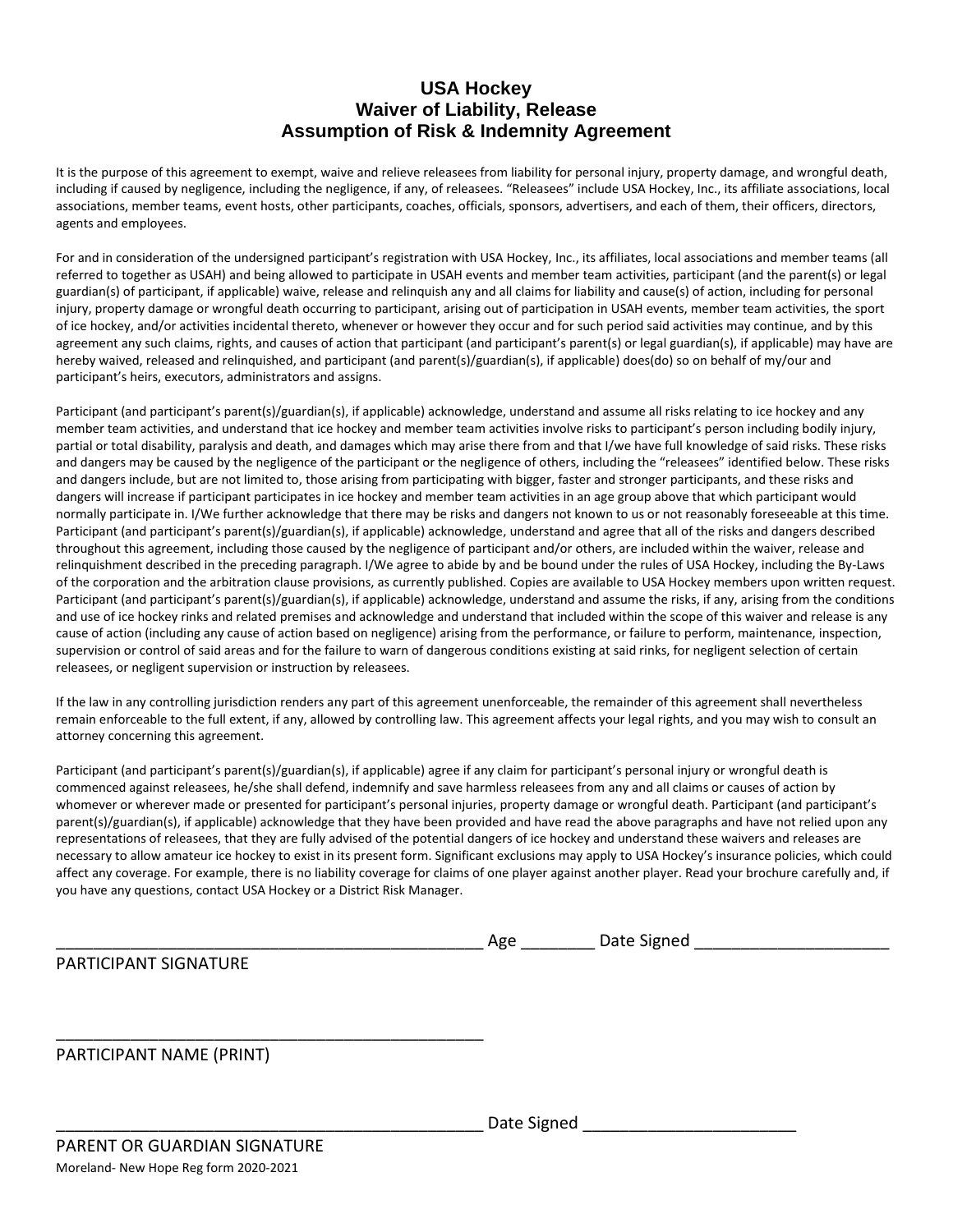# **USA HOCKEY CONSENT TO TREAT**

| This is to certify that on this date, I                          | , as parent or guardian of                                                                               |
|------------------------------------------------------------------|----------------------------------------------------------------------------------------------------------|
|                                                                  | give my consent to USA Hockey and its medical representative                                             |
|                                                                  | to obtain medical care from any licensed physician, hospital, or clinic for the above mentioned athlete, |
|                                                                  | for any injury that could arise from participation in USA Hockey sanctioned events. If said athlete is   |
| covered by any insurance company, please complete the following: |                                                                                                          |

| (parent/guardian) |
|-------------------|
|                   |
|                   |
|                   |

Excess accident insurance up to \$25,000, subject to deductibles, exclusions and certain limitations, is provided to all USA Hockey registered team participants. For further details call Lisa Flores, Talbot Agency, Inc., (505) 828-4064. To file an excess accident claim, call AIG, (800) 551-0824 1C Rev 8/02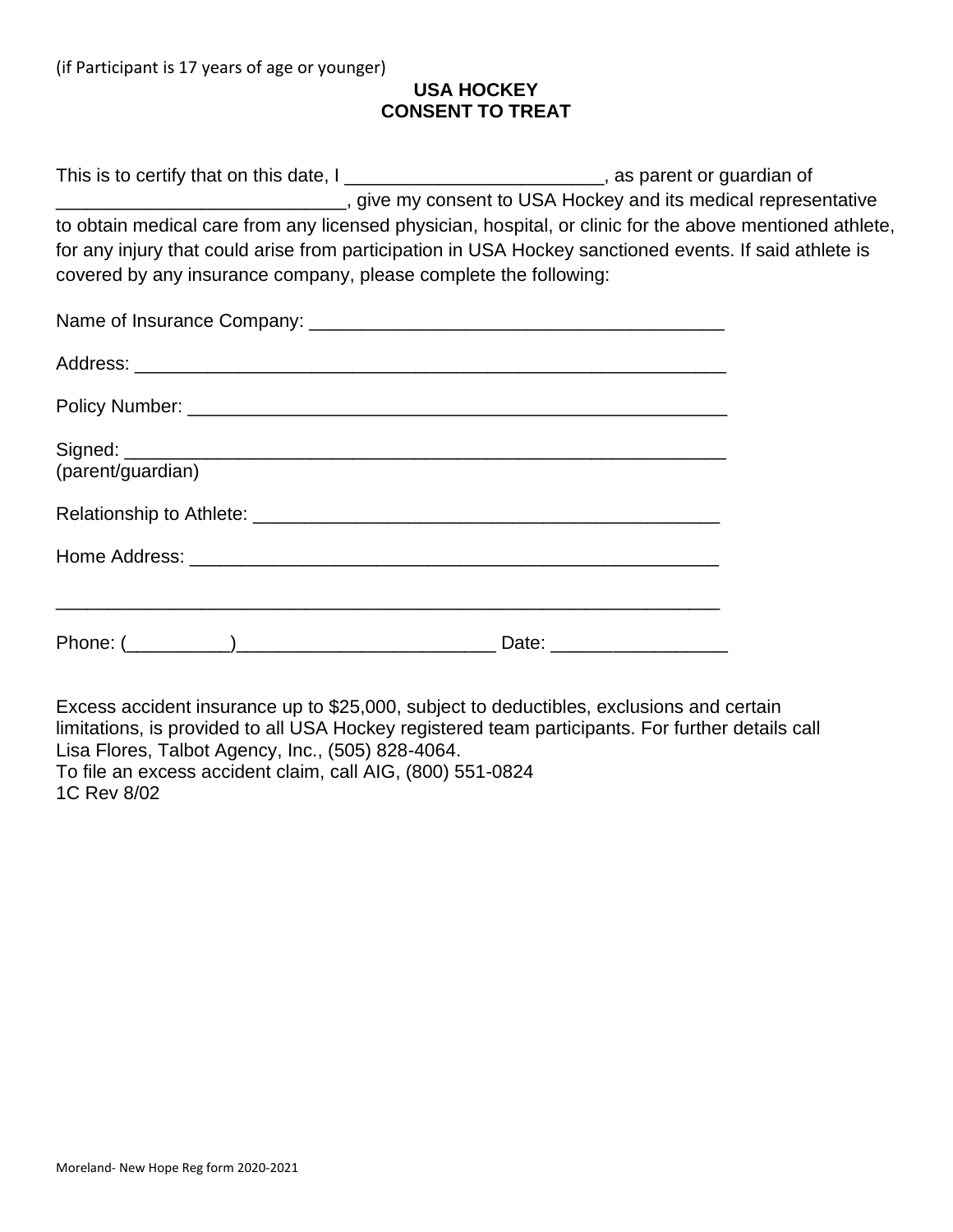#### **Report of Physical Information – Required to be filled out by parent**

|                                         | Date: _______________ |
|-----------------------------------------|-----------------------|
|                                         |                       |
|                                         |                       |
| WHO TO CONTACT IN CASE OF AN EMERGENCY? |                       |
|                                         |                       |
|                                         |                       |
|                                         |                       |

#### **PLEASE COMPLETE THE FOLLOWING:**

If the answer to any of the following questions is or was yes, please describe the problem and its implications for proper first aid treatment on a separate piece of paper.

#### **Have you had (or do you presently have) any of the following? Circle One**

| Head injury (concussion, skull fracture): | Yes        | No  |
|-------------------------------------------|------------|-----|
| Fainting spells:                          | <b>Yes</b> | No  |
| Convulsions/epilepsy:                     | <b>Yes</b> | No  |
| Neck or back injury:                      | <b>Yes</b> | No  |
| Asthma:                                   | <b>Yes</b> | No  |
| High blood pressure:                      | Yes        | No. |
| Kidney problems:                          | <b>Yes</b> | No  |
| Hernia:                                   | Yes        | No  |
| Diabetes:                                 | <b>Yes</b> | No  |
| Heart murmur:                             | Yes.       | No  |
| Allergies:                                | Yes        | No  |
| Please specify: _                         |            |     |
| Injuries to:                              |            |     |
| Shoulder:                                 | Yes        | No  |
| Knee:                                     | Yes        | No  |
| Ankle:                                    | Yes        | No  |
| Fingers:                                  | Yes        | No  |
| Arm:                                      | Yes        | No  |
| Other:                                    |            |     |
| Impaired vision:                          | Yes        | No  |
| Impaired hearing:                         | Yes        | No  |
| Other:                                    |            |     |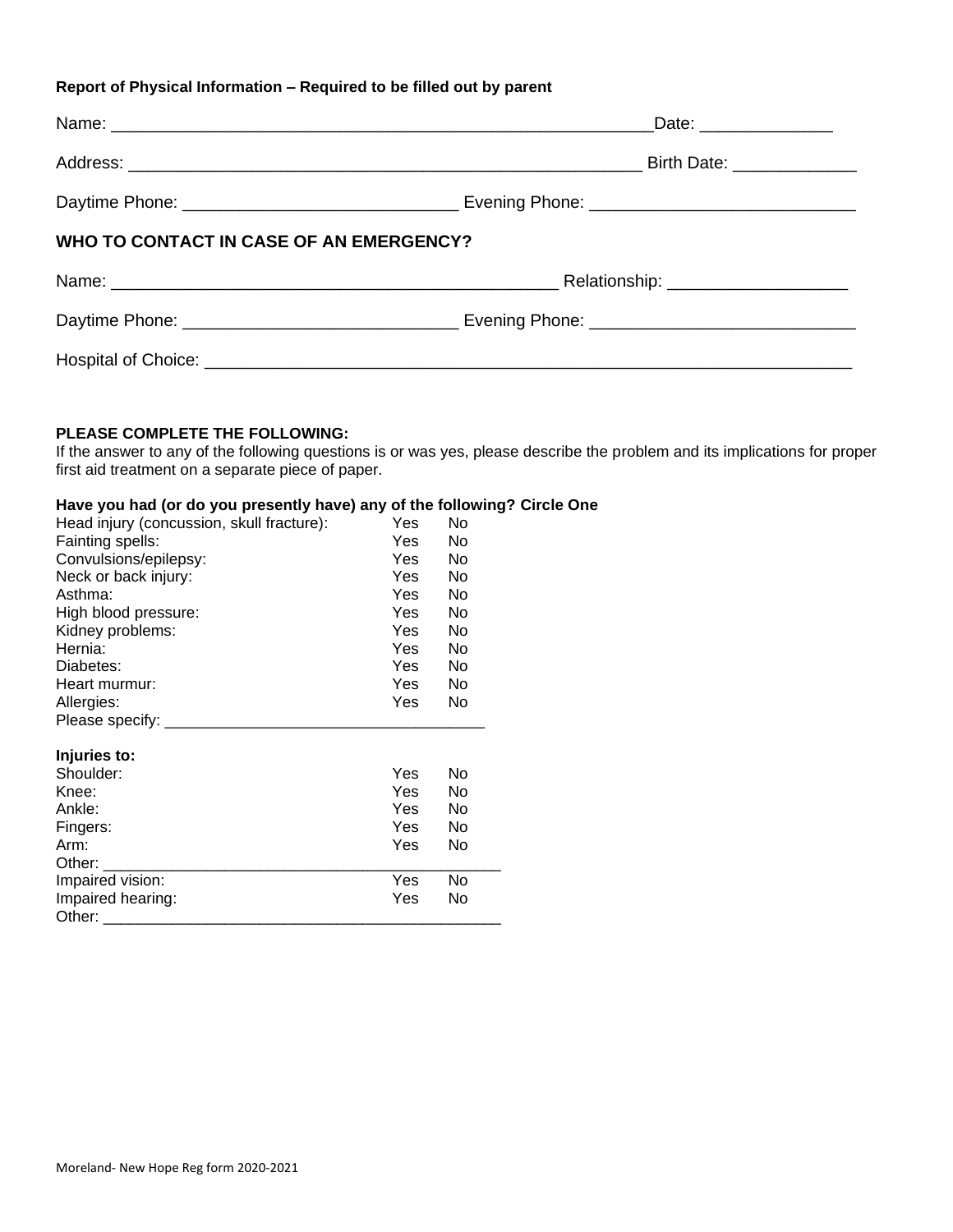**(Continued) Medical History**: (Give significant details, including allergies, operations, asthma, or any other physical restriction for the player.)

### **WHAT OTHER RECOMMENDATIONS DO YOU WISH TO MAKE TO THE COACHES WHICH MIGHT BE OF BENEFIT TO THIS CHILD FROM THE POINT OF PHYSICAL FITNESS:**

| When was the players last Tetanus Booster? _________                                                           |                               |
|----------------------------------------------------------------------------------------------------------------|-------------------------------|
|                                                                                                                |                               |
|                                                                                                                |                               |
|                                                                                                                |                               |
|                                                                                                                |                               |
| Are there any restrictions on this player activities? _____Explain: ________________________________           |                               |
|                                                                                                                |                               |
|                                                                                                                |                               |
|                                                                                                                |                               |
|                                                                                                                |                               |
|                                                                                                                |                               |
|                                                                                                                |                               |
|                                                                                                                |                               |
|                                                                                                                |                               |
|                                                                                                                |                               |
| Parent's Name: contract to the contract of the contract of the contract of the contract of the contract of the |                               |
|                                                                                                                | Date: _______________________ |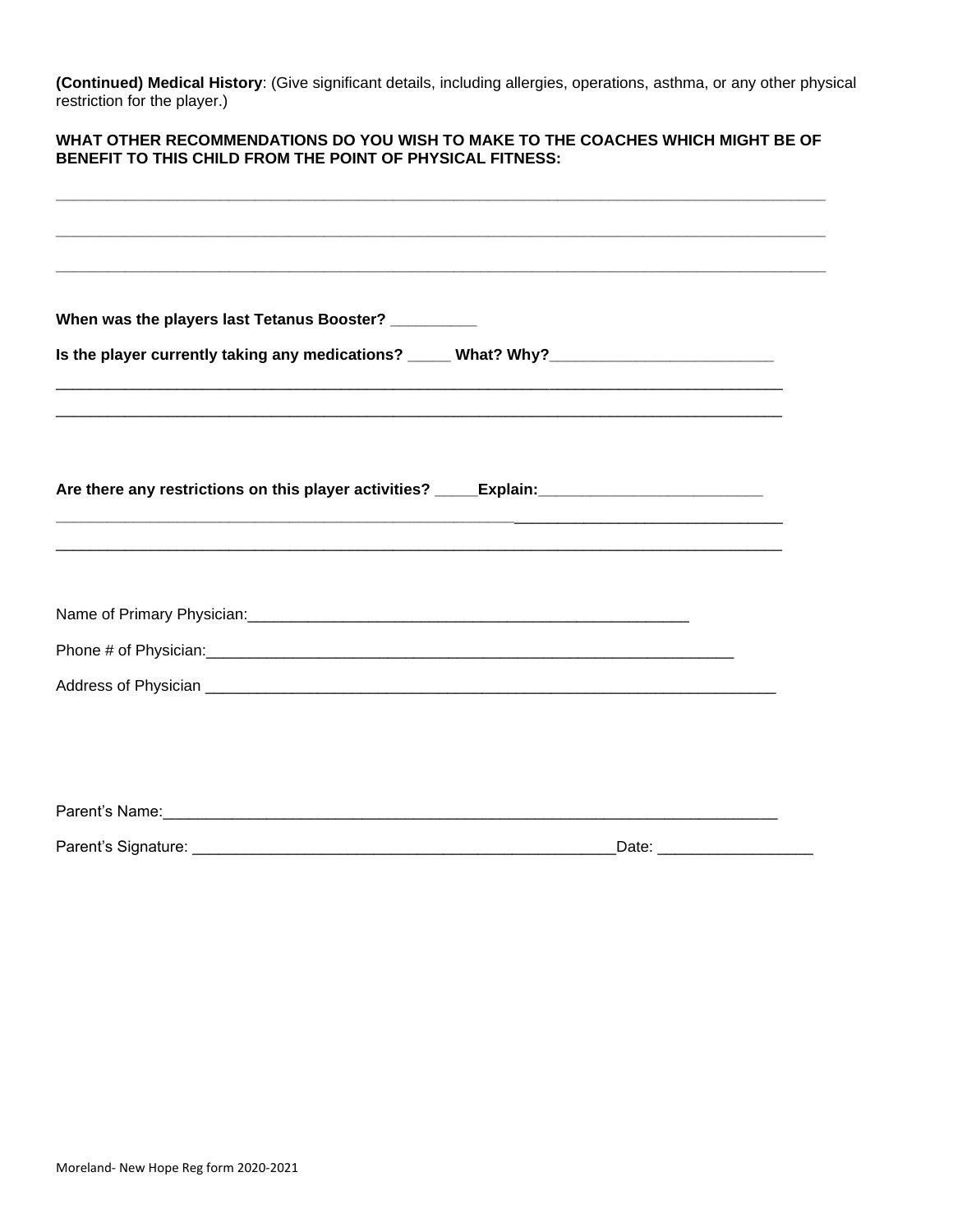### **PARTICIPANT CODE OF CONDUCT- MORELAND NEW HOPE**

To be read and signed by you as a member of Team: \_\_\_\_\_\_\_\_\_\_\_\_\_\_\_\_\_\_\_\_\_\_\_\_\_\_\_\_\_\_

Participating in USA Hockey for the 2020-2021 season.

1. No swearing or abusive language on the bench, in the rink, or at any team function.

2. No lashing out at any official no matter what the call is. The coaching staff will handle all matters pertaining to officiating.

3. Anyone who receives a penalty will skate directly to the penalty box.

4. Fighting will not be tolerated. Fighting will result in an appearance before a Discipline Committee.

5. There will be no drinking, smoking, chewing of tobacco or use of illegal substance at any team function.

6. I will conduct myself in a befitting manner at all facilities (ice rink, hotel, restaurant, etc.) during all team functions.

7. Any player or team official who cannot abide by these rules or violates them will be subject to further disciplinary action.

8. The Inter County assesses a one game suspension for a player who exceeds 50 penalty minutes anytime during the season.

Player name \_\_\_\_\_\_\_\_\_\_\_\_\_\_\_\_\_\_\_\_\_\_\_\_\_\_\_\_\_\_\_\_\_\_\_\_\_\_\_\_\_\_\_\_\_\_\_\_\_\_\_\_\_\_\_\_\_\_

Player signature: \_\_\_\_\_\_\_\_\_\_\_\_\_\_\_\_\_\_\_\_\_\_\_\_\_\_\_\_\_\_\_\_\_\_\_\_\_\_\_\_\_\_\_\_\_\_\_\_\_\_\_\_\_\_\_\_\_\_\_\_\_\_\_\_\_\_\_\_\_\_\_\_\_

Parent Signature: **Example 20** and 20 and 20 and 20 and 20 and 20 and 20 and 20 and 20 and 20 and 20 and 20 and 20 and 20 and 20 and 20 and 20 and 20 and 20 and 20 and 20 and 20 and 20 and 20 and 20 and 20 and 20 and 20 an

Date:\_\_\_\_\_\_\_\_\_\_\_\_\_\_\_\_\_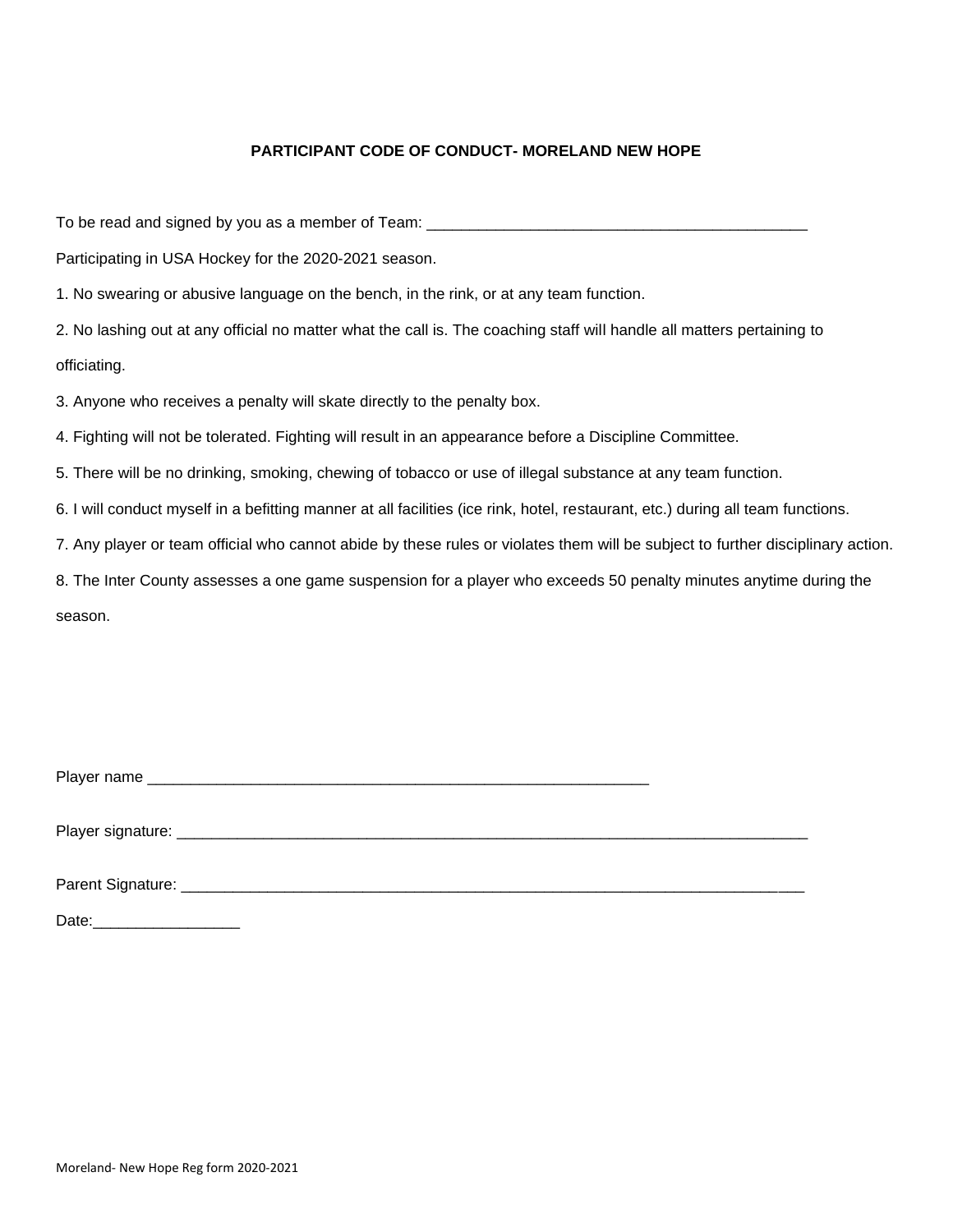#### **Moreland New Hope Parent/Guardian Code of Conduct**

All parents/guardians (referred to going forward as "parents") will abide by a Code of Conduct, which includes the following

provisions:

1. Parents will be supportive of the Moreland New Hope Player Code of Conduct, as well as the rules and regulations of "USA Hockey" and "ICSHL". This includes: PARENTS WILL NOT GO ONTO THE ICE SURFACE AT ANY TIME UNLESS ASKED TO DO SO BY A GAME OFFICIAL/COACH IN THE CASE OF PLAYER INJURY.

2. Parents will help coaches emphasize that winning is the result of teamwork, practice, hard work and discipline.

3. Parents will not use loud, obscene or disrespectful language or gestures to coaches, players, game officials, opposing teams or spectators.

4. Parents will support the work and efforts of the Coaching Staff. Disagreements or disputes with the coaching staff should be addressed in a professional and respectful manor taking into consideration the "24 hour rule". The Coach also has the right to utilize the "24 hour rule". \* If after direct discussions with the Coaching Staff, a parent believes that issues have not been resolved; concerns should then be directed to the Hockey Operations Director. If a parent believes that the issue has still not been resolved, the dispute will be referred to the Grievance Committee which consists of the Club President, Vice President and Hockey Operations. The Hockey Operations Director is responsible for disciplinary action relating to the MNH Code of Conduct for Players, Parents and Coaches.

5. Parents will accept the decisions of referees and league officials as being fair and impartial.

6. Parents will ensure that their Player has and utilizes full and well-maintained protective gear. Players will not participate in games or practices without complete gear.

7. Parents will support the rule that out of school suspensions result in game/practice suspensions on a one for one basis. The second suspension will result in a review, by the Board, of the Player's continued participation with the MNH club.

8. Parents are financially responsible for the destruction, defacement, or loss of use of property, at any rink or facility used by the MNH Club, caused by their Player.

9. Parents will not use or possess alcoholic beverages or non-prescription drugs at any MNH game, practice, or facility. 10. Parents will make every effort to pay fees on a timely basis. If fees are not current with the schedule, the player will not be allowed to practice or play in any games. It is fully understood by MNH that any family can face unexpected financial problems. If issues arise that will delay your payment, please contact the Treasurer and every effort will be made to work out a solution. All conversations will be held in strict confidence. **YOUR PLAYER WILL BE PLACED ON**

### **THE NO PAY/ NO PLAY LIST IF NOT PAID accordingly.**

11. Serious violations of this code of conduct by parents may result in a temporary or permanent ban of the parent from the rink area during practice and game times. A decision to take this action must be approved by both the Hockey Operations and the President.

**\*24 Hour Rule- refrain from speaking to Coach/Parent for one day so emotions can calm**

**By signing below, I acknowledge my understanding of the above codes of conduct and my intention of being held to these standards as outlined in this document.**

Parent signature Date

Parent signature Date

Player Name: **Example 20** 

\_\_\_\_\_\_\_\_\_\_\_\_\_\_\_\_\_\_\_\_\_\_\_\_\_\_\_\_\_\_\_\_\_\_\_ \_\_\_\_\_\_\_\_\_\_\_\_\_

\_\_\_\_\_\_\_\_\_\_\_\_\_\_\_\_\_\_\_\_\_\_\_\_\_\_\_\_\_\_\_\_\_\_\_ \_\_\_\_\_\_\_\_\_\_\_\_\_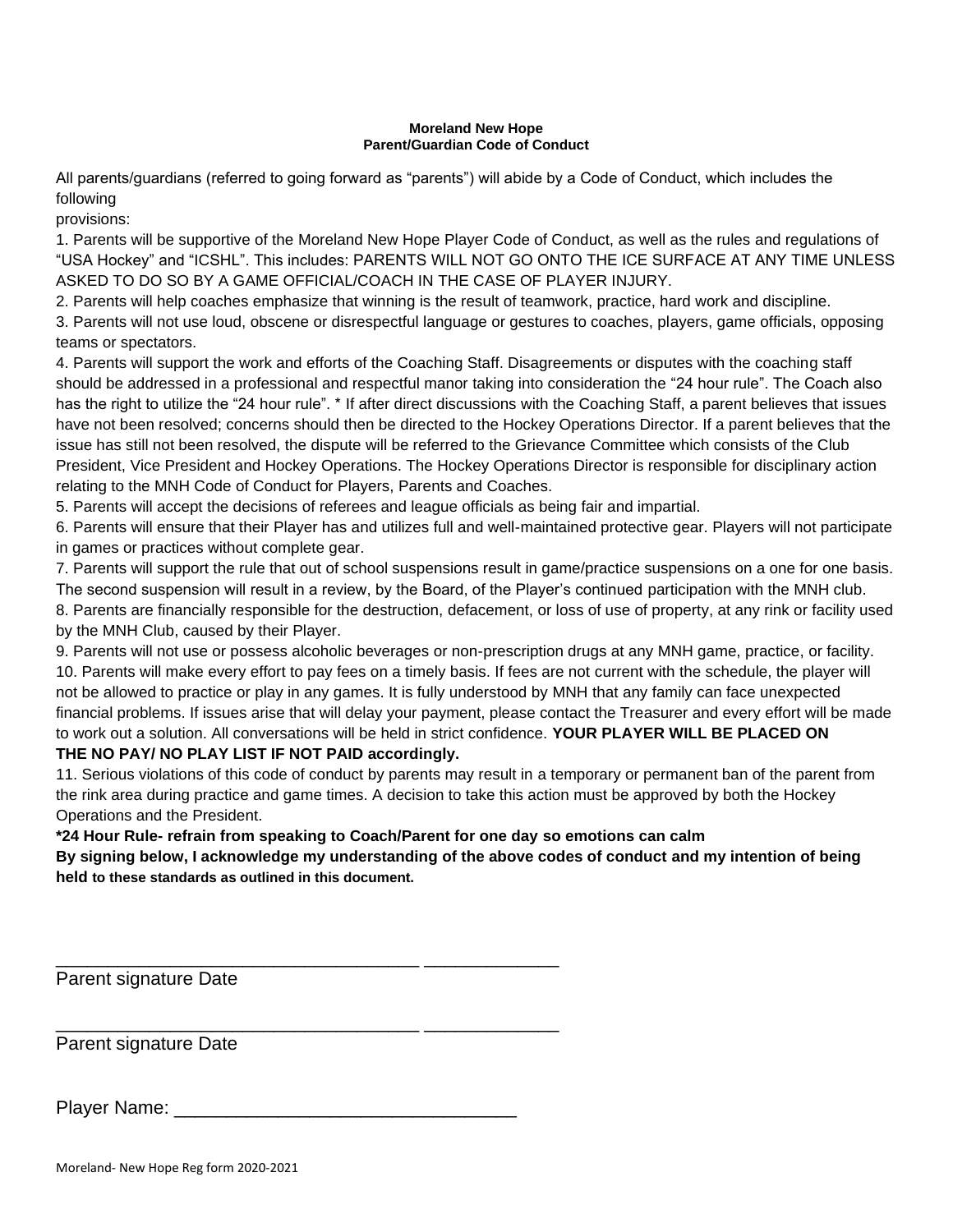### **Moreland New Hope Ice Hockey Club Player Code of Conduct**

### **THE READING AND SIGNING OF THIS DOCUMENT WILL BE CONSIDERED THE PLAYER'S WARNING.**

All Players will abide by a Code of Conduct, which includes the following provisions:

1. Players will support and follow the MNH Code of Conduct as well as the rules and regulations of "USA Hockey" and "ICSHL".

2. Academics always come first-----it is your future. JV and Varsity players will be held to the same grade standards as all JV and Varsity players at either High School. An "F" in any subject will result in your suspension from practice and games until a passing grade has been obtained.

3. Players will not use loud, obscene or disrespectful language or gestures to coaches, game officials, opposing teams, spectators or teammates. Excessive celebration, taunting or embarrassing opposing players is prohibited.

4. Initiating or participating in physical or verbal confrontations of any kind, whether during games, practices or off ice, with coaches, teammates, game officials, opposing players or spectators is prohibited.

5. Players will accept the decision of referees and league officials as being fair and impartial.

6. Players must act in a professional, truthful manner demonstrating respect and good sportsmanship.

7. Players will not use or be in possession of alcohol, tobacco, marijuana, or illegal or non-prescribed drugs at any time.

8. Stealing, destroying or defacing of any property or equipment owned, utilized or associated with the MNH team will result in a review, by the Board, of the Player's continued membership on the team.

9. Out of school suspensions will result in game/practice suspensions on a one for one basis. The second suspension will result in a review, by the Board, of the Player's continued membership on the team. 10. Players must:

a) Try to attend all practices and games—if unable due to illness, injury or another commitment—the player must provide prior notice to the Head Coach

b) Be dressed and ready to take the ice 10 minutes before the game/practice. This time will be the

Coaches time—players being quiet and attentive—so that the Coaching Staff can discuss the game or practice.

c) Follow all coaching assignments, instruction, and discipline during practice and games (this includes pre and post game meeting/discussions).

d) During a game there is no arguing or debating game strategy or coaches' decisions on the bench.

e) Take practice seriously—help and support teammates.

f) Wear full protective, well maintained, and ice hockey approved equipment, at all times, including a mouthpiece.

Complete equipment is required in order to participate in games or practices.

g) In order to play in a game, wear the team jersey.

h) After a game, if permitted, shake hands with all opposing players and referees.

i) Leave the locker rooms neat, undamaged, with no trash or tape left behind.

11. Player must not:

a) Spit anywhere in the rink—floors, walls, etc.

b) Show disrespect for Coaches or Teammates.

c) Toss sticks behind the bench area—rather place in an organized fashion.

d) Throw any equipment or objects out of anger at any time.

### **DISCIPLINARY ACTION FOR VIOLATIONS OF ANY OF THESE CODES**

The UMIHC Commissioner will notify all players of any infractions. The Disciplinary Committee, Board of Directors, and the Coaches will also be notified.

**By signing below, I acknowledge my understanding of the codes of conduct and my intention of being held to these standards as outlined in this document. As a general rule this code of conduct will be enforced in the order as outlined below. Based on the severity of the infraction and/or the attitude of the player, this process may be lessened or accelerated with the President's approval.**

1st offense against any part of this Code of Conduct will result in an automatic game suspension and/or practice suspension. 2nd offense against any part of this Code of Conduct will result in immediate suspension from all games and practices until review by the Board of Directors. For the 1<sub>st</sub> offense of items 4, 7, or 8 of this Code of Conduct there will be an immediate suspension from all club activities until review by the Board of Directors.

**Expulsion from the Upper Moreland or New Hope Solebury School District(s) will result in immediate suspension from all practices and games and reinstatement to the team will be subject to the player's readmission to the their School District and approval by the Board of Directors.**